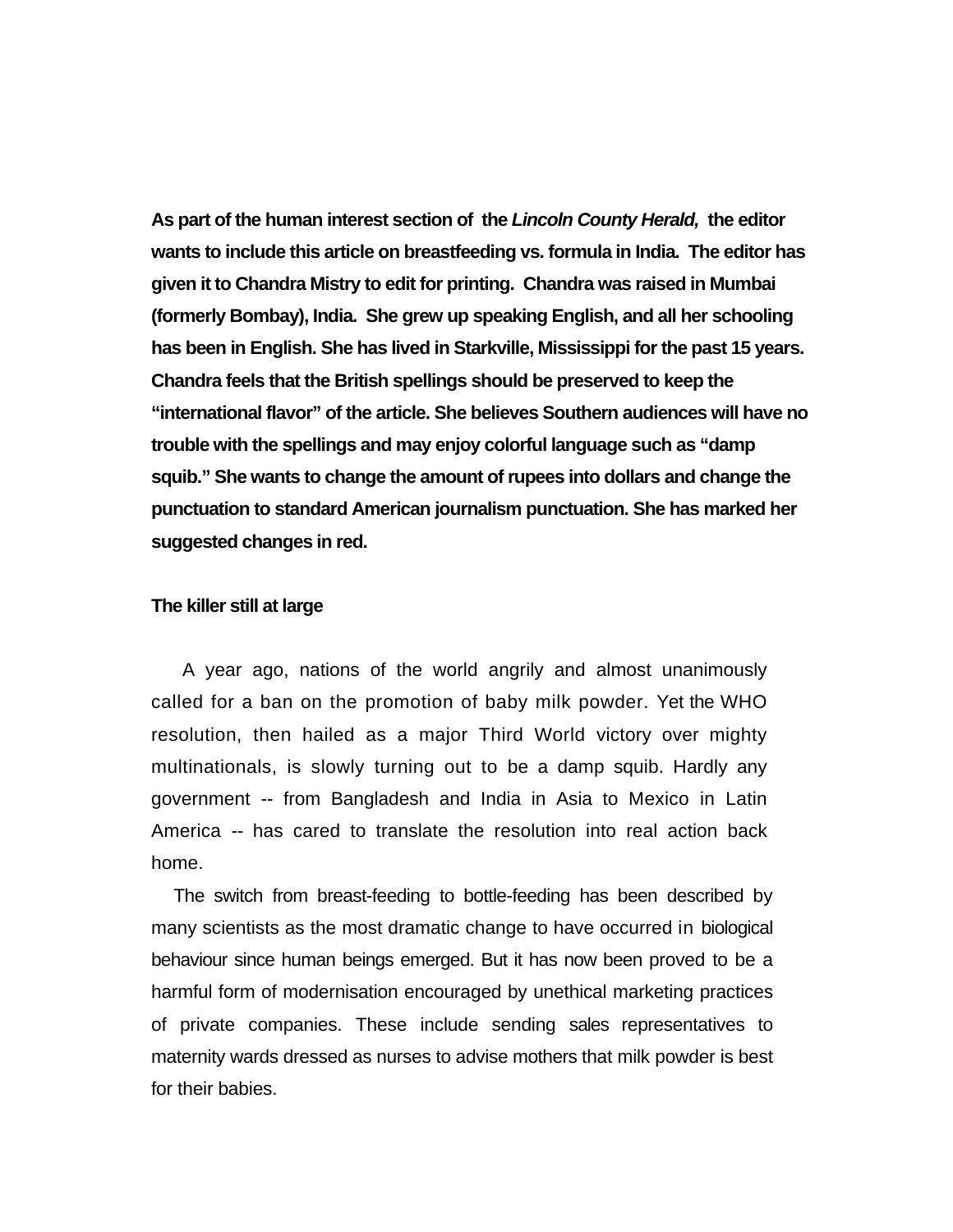India presents probably the most dramatic case of a weakening in political will over the last year to control milk powder companies - notwithstanding Prime Minister Indira Gandhi's rousing speech in Geneva at the WHO. A working group of the ministry of social welfare had formulated a code for marketing of milk powder even before the WHO meeting began in May 1981. The code stipulates not just a ban on advertising of milk powder but also of weaning foods. But instead of becoming national legislation by now, the code still remains a confidential document. Even though 24 out of 25 members of the working group signed the final report nearly a year ago, the 25th member still has to sign it. The government has not yet stopped advertising of milk powder on television**,** either.

The pressure on the Indian government has come from Amul, India's leading milk powder manufacturer. Its managers insist that a ban on advertising milk powder is unnecessary because only about two per cent of Indian babies are bottle-fed, and these are mainly rich children with access to clean water.

R K Anand, a leading breast-feeding compaigner who was a member of the government's working group, strongly disputes these claims of milk powder manufacturers. He points out that studies have shown that the incidence of bottle-feeding in urban areas across India varies from 10 to 28.6 per cent in poor families and 60 per cent in middle class families. In his own hospital -- the Nair Charitable Hospital in Bombay—Anand studied 200 consecutive infants admitted to the paediatric ward. Some 55 per cent of these infants were being bottle-fed. Over three-fourths of the parents earned less than Rs 150, or \$3, per month. Nearly half the mothers bottle feeding were illiterate. Nine out of 10 bottle-fed babies came from homes without continuous water supply. Out of these 200 babies, 13 eventually died. All of them were bottle fed.

 The problem is, therefore, increasing among the urban poor and is slowly spreading even to rural areas. Augustine Veliath of the Voluntary